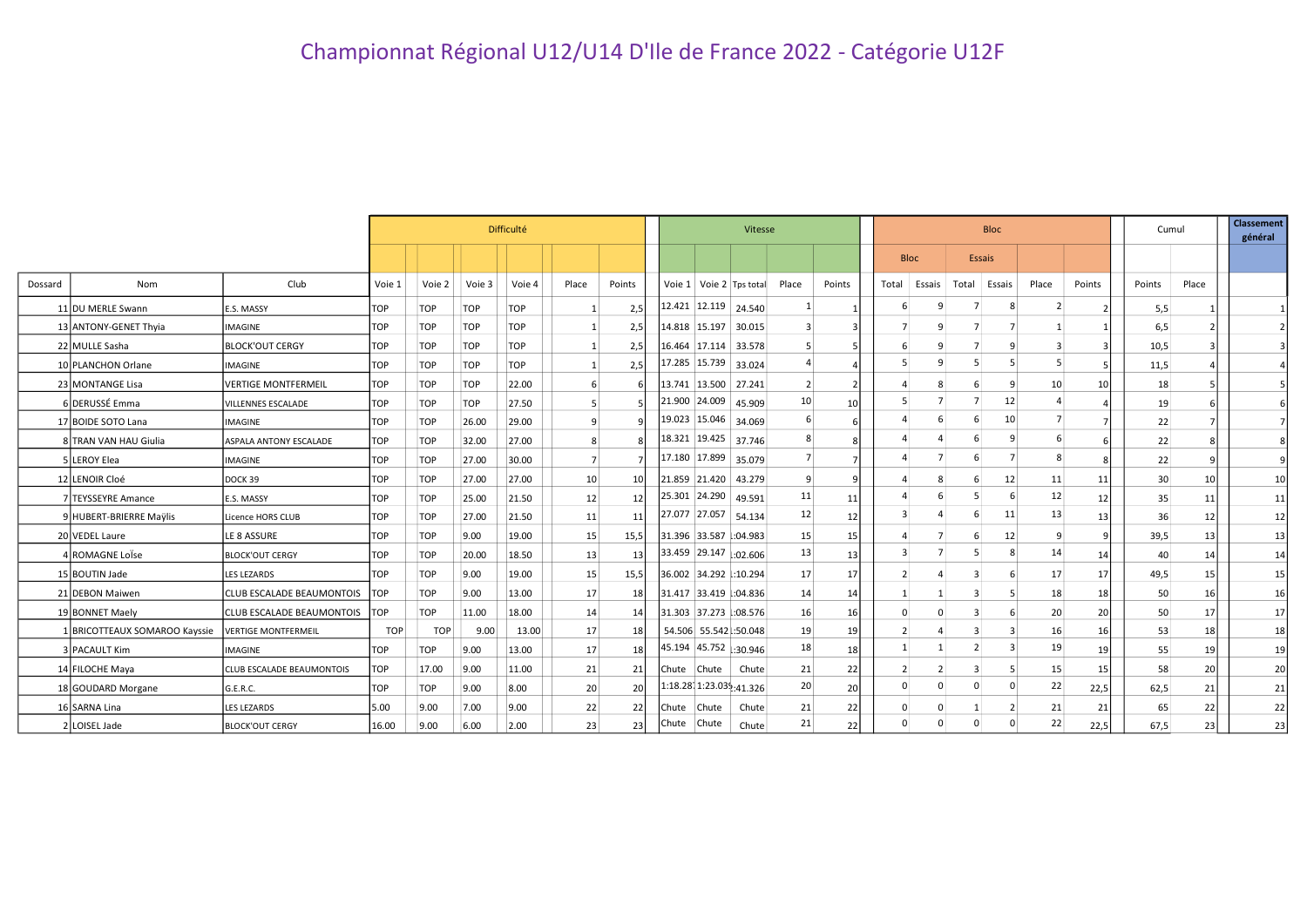|         |                         |                                                  |            |            |            | Vitesse    |                 |                 |                       |                      | <b>Bloc</b>             |                 |        |                |          |        | Cumul           | <b>Classement</b><br>général |        |        |       |    |
|---------|-------------------------|--------------------------------------------------|------------|------------|------------|------------|-----------------|-----------------|-----------------------|----------------------|-------------------------|-----------------|--------|----------------|----------|--------|-----------------|------------------------------|--------|--------|-------|----|
|         |                         |                                                  |            |            |            |            |                 |                 |                       |                      |                         |                 |        | <b>Bloc</b>    |          | Essais |                 |                              |        |        |       |    |
| Dossard | Nom                     | Club                                             | Voie 1     | Voie 2     | Voie 3     | Voie 4     | Place           | Points          |                       |                      | Voie 1 Voie 2 Tps total | Place           | Points | Total          | Essais   | Total  | Essais          | Place                        | Points | Points | Place |    |
|         | 51 GERARD Timothée      | TEAM BLOCK'OUT                                   | <b>TOP</b> | <b>TOP</b> | <b>TOP</b> | <b>TOP</b> | <sup>1</sup>    | 2,5             |                       | 11.072 11.987 23.059 |                         |                 |        | 6              | 15       |        | 10              |                              |        | 4,5    |       |    |
|         | 33 ROYER Giulio         | <b>E.S. MASSY</b>                                | <b>TOP</b> | <b>TOP</b> | <b>TOP</b> | <b>TOP</b> | 1               | 2,5             |                       | 12.001 12.198 24.199 |                         | 2               |        | 6              | 14       |        |                 |                              |        | 6,5    |       |    |
|         | 36 RAULT Quentin        | IMAGINE                                          | <b>TOP</b> | <b>TOP</b> | <b>TOP</b> | 27.00      | 6               | 6,5             |                       | 14.734 13.368 28.102 |                         | 3               |        | $\overline{a}$ |          |        |                 |                              |        | 12,5   |       |    |
|         | 48 BESENGEZ Antoine     | CLUB ESCALADE ASNIERES SUR SEI                   | TOP        | <b>TOP</b> | <b>TOP</b> | <b>TOP</b> | $\mathbf{1}$    | 2,5             | 22.431 19.480 41.911  |                      |                         | 11              | 11     | $\overline{a}$ | 6        | 6      |                 |                              |        | 17,5   |       |    |
|         | 44 ETIENNE Léo          | <b>MONTABLOC</b>                                 | <b>TOP</b> | <b>TOP</b> | <b>TOP</b> | <b>TOP</b> | 1               | 2,5             |                       | 16.091 17.007 33.098 |                         | 6               |        | 3              |          | 5      | q               | 10                           | 10     | 18,5   |       |    |
|         | 31 NAVARRE Elouan       | <b>BLOCK'OUT CERGY</b>                           | <b>TOP</b> | <b>TOP</b> | 22.00      | 24.00      | 9               |                 |                       | 15.022 15.521 30.543 |                         |                 |        | 3              | 3        | 5      |                 |                              | 6,5    | 19,5   |       |    |
|         | 49 DANIEL PFEIFFER Alex | <b>BLOCK'OUT CERGY</b>                           | <b>TOP</b> | <b>TOP</b> | <b>TOP</b> | 27.00      | 6               | 6,5             | 17.146 18.640 35.786  |                      |                         | 9               | q      | 3              |          | 6      |                 |                              |        | 20,5   |       |    |
|         | 37 LESAGE Clement       | E.S. MASSY                                       | <b>TOP</b> | <b>TOP</b> | 26.00      | 21.00      | 10 <sup>1</sup> | 10 <sup>1</sup> |                       | 16.847 15.880 32.727 |                         | 5               |        | 3              |          |        |                 |                              | 9      | 24     |       |    |
|         | 43 AUGIS Corentin       | E.S. MASSY                                       | <b>TOP</b> | <b>TOP</b> | <b>TOP</b> | <b>TOP</b> | 1               | 2,5             | 21.753 17.112 38.865  |                      |                         | 10 <sup>1</sup> | 10     | 3              | 3        |        |                 | 12                           | 12     | 24,5   |       |    |
|         | 41 NIEUWJAER Sevan      | <b>CLUB HARDBLOC</b>                             | <b>TOP</b> | <b>TOP</b> | 27.00      | 21.00      | 8               |                 | 17.207 16.885 34.092  |                      |                         |                 |        | 3              |          |        |                 | 11                           | 11     | 26     | 10    | 10 |
|         | 32 THAO BERGERON Sacha  | <b>VERTIGE MONTFERMEIL</b>                       | <b>TOP</b> | <b>TOP</b> | 24.00      | 19.00      | 12              | 12              | 17.473 16.628 34.101  |                      |                         | 8               |        | $\overline{3}$ |          |        |                 |                              | 6,5    | 26,5   | 11    | 11 |
|         | 53 ROZEAUX Enzo         | <b>BLOCK'OUT CERGY</b>                           | <b>TOP</b> | <b>TOP</b> | 18.00      | 21.00      | 13              | 13              | 23.627 21.065 44.692  |                      |                         | 13              | 13     | 3              | .5       | 3      |                 | 14                           | 14     | 40     | 12    | 12 |
|         | 38 MOREAU Alban         | <b>BLOC INDOOR</b>                               | <b>TOP</b> | <b>TOP</b> | 9.00       | 17.00      | 18              | 18              | 23.805 23.579 47.384  |                      |                         | 14              | 14     | 3              |          |        |                 |                              |        | 40     | 13    | 13 |
|         | 42 MARQUES Nino         | DOCK 39                                          | <b>TOP</b> | <b>TOP</b> | 9.00       | 23.00      | 15              | 15              | 22.266 21.945 44.211  |                      |                         | 12              | 12     | $\overline{2}$ |          |        |                 | 20                           | 20     | 47     | -14   | 14 |
|         | 50 POIROT Baptiste      | CLUB ESCALADE ASNIERES SUR SEI                   | <b>TOP</b> | <b>TOP</b> | 23.00      | 19.00      | 14              | 14              | 34.968 35.348 :10.316 |                      |                         | 21              | 21     | -3             |          |        |                 | 13                           | 13     | 48     | 15    | 15 |
|         |                         | 47 HUMBERT-CLAUDE Diago A.S.E. MONTAGNE ESCALADE | <b>TOP</b> | <b>TOP</b> | 18.00      | 13.00      | 17              | 17              | 30.567 28.025 58.592  |                      |                         | 17              | 17     | $\overline{2}$ |          |        |                 | 15                           | 15     | 49     | 16    | 16 |
|         | 40 DE CORDOVA Mathis    | <b>IMAGINE</b>                                   | <b>TOP</b> | <b>TOP</b> | 32.00      | 17.00      | 11              | 11              | 30.499 30.900 :01.399 |                      |                         | 18              | 18     | $\overline{2}$ |          |        |                 | 21                           | 21     | 50     | 17    | 17 |
|         | 45 FOUBERT Mahé         | <b>CLUB VERTICAL ERMONTOIS</b>                   | <b>TOP</b> | <b>TOP</b> | 11.00      | 13.00      | 19              | 19              |                       | 28.035 30.111 58.146 |                         | 16              | 16     | $\overline{2}$ |          |        | 10 <sup>1</sup> | 16                           | 16     | 51     | 18    | 18 |
|         | 52 DREVELLE Niels       | <b>CLUB ESCALADE BEAUMONTOIS</b>                 | <b>TOP</b> | <b>TOP</b> | 9.00       | 13.00      | 20              | 20              |                       | 27.640 27.317 54.957 |                         | 15              | 15     | $\overline{2}$ |          |        |                 | 18                           | 18     | 53     | 19    | 19 |
|         | 46 MICHEL Tilyan        | CLUB ESCALADE VILLIERS LE BEL                    | <b>TOP</b> | <b>TOP</b> | 17.00      | 19.00      | 16              | 16              | 28.139 38.020 :06.159 |                      |                         | 19              | 19     | $\overline{2}$ |          | 3      |                 | 19                           | 19     | 54     | 20    | 20 |
|         | 35 BENAMEUR François    | <b>CLUB VERTICAL ERMONTOIS</b>                   | <b>TOP</b> | 13.50      | 9.00       | 13.00      | 22              | 22              | 34.402 34.189 :08.591 |                      |                         | 20              | 20     | $\overline{2}$ |          | 3      |                 | 17                           | 17     | 59     | 21    | 21 |
|         | 39 PELLETIER Léo        | <b>CLUB VERTICAL ERMONTOIS</b>                   | <b>TOP</b> | 18.00      | 9.00       | 13.50      | 21              | 21              | 59.541 Chute          |                      | Chute                   | 22              | 22,5   | $\mathbf 0$    |          | 2      |                 | 22                           | 22     | 65,5   | 22    | 22 |
|         | 34 SALHI Izhak          | CLUB ESCALADE VILLIERS LE BEL                    | TOP        | 12.00      | 8.00       | 6.00       | 23              | 23              | Chute Chute           |                      | Chute                   | 22              | 22,5   | $\Omega$       | $\Omega$ |        |                 | 23                           | 23     | 68,5   | 23    | 23 |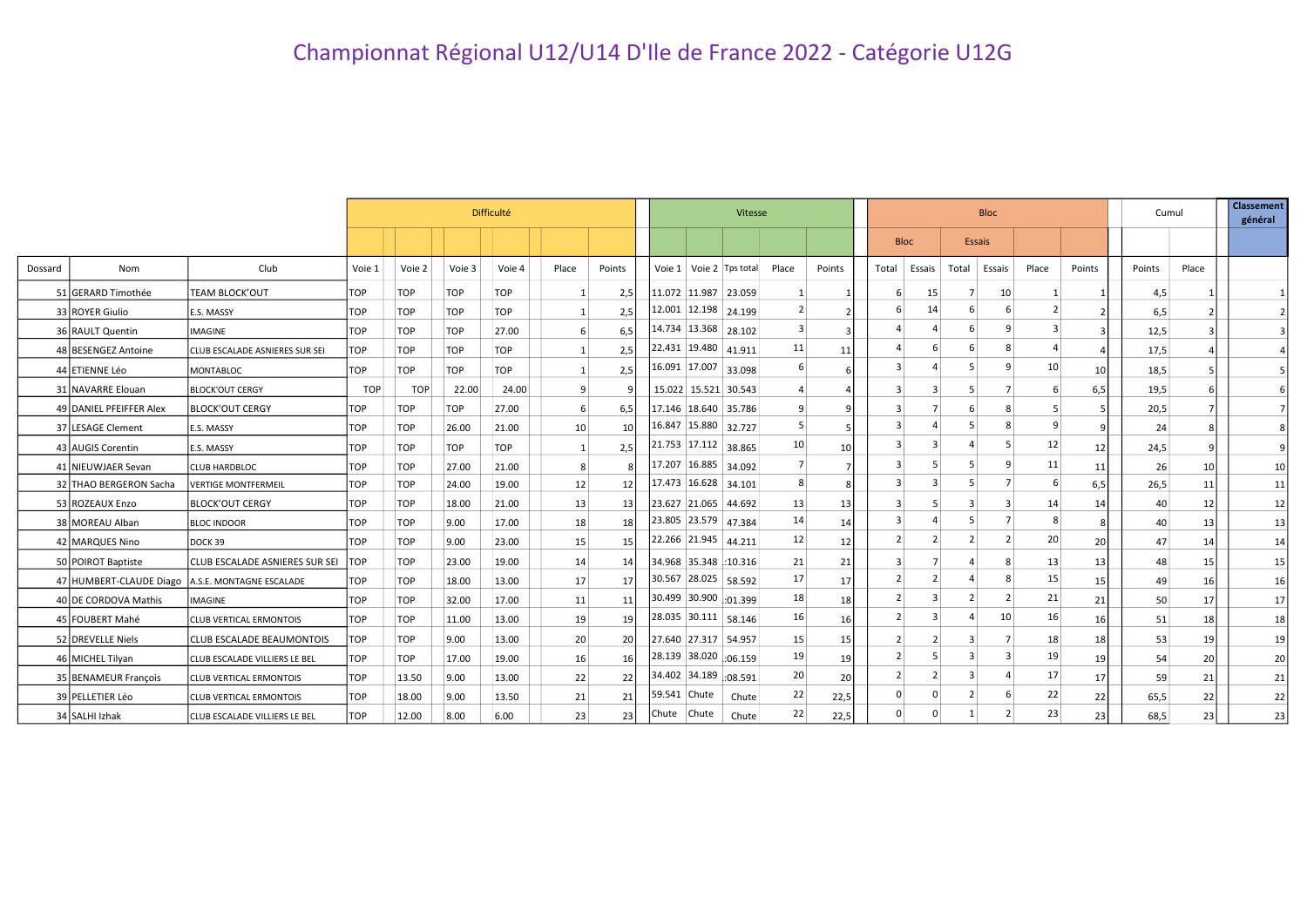## Championnat Régional U12/U14 D'Ile de France 2022 - Catégorie U14F

|         |                                |                                       |            |            |            | <b>Difficulté</b> |                |           |                                                      | Vitesse              |                                                      |                 |        |                         | <b>Bloc</b>    |                         |                |                |                 |        | Cumul     | <b>Classement</b><br>général |
|---------|--------------------------------|---------------------------------------|------------|------------|------------|-------------------|----------------|-----------|------------------------------------------------------|----------------------|------------------------------------------------------|-----------------|--------|-------------------------|----------------|-------------------------|----------------|----------------|-----------------|--------|-----------|------------------------------|
|         |                                |                                       |            |            |            |                   |                |           |                                                      |                      |                                                      |                 |        |                         | <b>Bloc</b>    | <b>Essais</b>           |                |                |                 |        |           |                              |
| Dossard | Nom                            | Club                                  | Voie 1     | Voie 2     | Voie 3     | Voie 4            | Place          | Points    |                                                      |                      | Voie 1   Voie 2   Tps total                          | Place           | Points | Total                   | Essais         | Total Essais            |                | Place          | Points          | Points | Place     |                              |
|         | 69 PETITOT Maellys             | IMAGINE                               | TOP        | TOP        | <b>TOP</b> | TOP               | -1             | 2,5       |                                                      |                      | 10.706 10.019 20.725                                 | 1               |        | 7                       | 9              | 7                       | 9              |                |                 | 4,5    |           |                              |
|         | 63 DECLERCQ Amélie             | LE 8 ASSURE                           | TOP        | TOP        | TOP        | TOP               | -1             | 2,5       | $\left  \frac{11.845}{11.060} \right $ 22.905        |                      |                                                      | $\overline{2}$  |        | 7                       | 10             | 7                       | 7              | $\overline{2}$ |                 | 6,5    |           |                              |
|         | 61 ILGART Eloïse               | ASPALA ANTONY ESCALADE                | <b>TOP</b> | <b>TOP</b> | <b>TOP</b> | <b>TOP</b>        | -1             | 2,5       |                                                      |                      | 13.990 13.573 27.563                                 | 5               |        | 4                       |                |                         | 8              |                |                 | 13,5   |           |                              |
|         | 70 CUTEAN Iris                 | E.S. MASSY                            | <b>TOP</b> | <b>TOP</b> | 35.00      | 23.00             | 12             | 12        |                                                      |                      | 12.617 12.231 24.848                                 | $\overline{3}$  |        | 7                       | 14             | 7                       | 13             | 3              |                 | 18     |           |                              |
|         | 92 NOURET Lena                 | CLUB OMNISPORTS DE COURCOURONN        | <b>TOP</b> | <b>TOP</b> | 42.00      | <b>TOP</b>        | -5             |           |                                                      |                      | 14.598 13.178 27.776                                 |                 |        |                         |                | -6                      | 8              | 7              |                 | 18     |           |                              |
|         | 97 CAUVIN Morgane              | SMUS ESCALADE                         | <b>TOP</b> | <b>TOP</b> | 39.00      | 24.00             | 8              |           |                                                      |                      | 13.951   14.263   28.214                             | 7               |        | 5                       | -5             |                         | 6              |                |                 | 20     |           |                              |
|         | 99 MUTEL BRIAND Oriane         | <b>CLUB ESCALADE ASNIERES SUR SEI</b> | <b>TOP</b> | <b>TOP</b> | 40.00      | 27.00             | $\overline{7}$ |           |                                                      |                      | 14.556 14.996 29.552                                 |                 |        |                         | 7              | 6                       | 12             | 10             | 10              | 25     |           |                              |
|         | 93 HUNTZINGER Iris             | LE 8 ASSURE                           | <b>TOP</b> | <b>TOP</b> | <b>TOP</b> | TOP               | 1              | 2,5       |                                                      | 16.464 17.217 33.681 |                                                      | 13              | 13     | 3                       | 3              |                         | 10             | 12             | 12              | 27,5   |           |                              |
|         | 68 CHANDESRIS Marine           | ESCALADE CLUB VERSAILLES              | <b>TOP</b> | <b>TOP</b> | 40.00      | 32.00             | -6             |           | 17.935 18.417 36.352                                 |                      |                                                      | 18              | 18     | 5                       | 9              |                         | 8              |                |                 | 28     |           |                              |
|         | 71 PACAULT Loane               | IMAGINE                               | <b>TOP</b> | <b>TOP</b> | 27.00      | 27.00             | 13             | 13        | 17.401 15.377 32.778                                 |                      |                                                      | 12              | 12     | 4                       | -6             | -6                      | 10             |                |                 | 33     | 10        | 10                           |
|         | 109 MARTINEZ Flora             | VERTIGE MONTFERMEIL                   | <b>TOP</b> | <b>TOP</b> | 31.00      | 22.00             | 15             | 15,5      | 14.217 13.276 27.493                                 |                      |                                                      | 4               |        | 3                       | $\overline{a}$ |                         | 12             | 14             | 14              | 33,5   | 11        | 11                           |
|         | 100 SANANIKONE Noemie          | <b>BLOCK'OUT CERGY</b>                | TOP        | <b>TOP</b> | 31.00      | 22.00             | 15             | 15,5      |                                                      |                      | 15.919 15.505 31.424                                 | 11              | 11     | 4                       | 11             |                         | 6              | 11             | 11              | 37,5   | 12        | 12                           |
|         | 74 DERUSSE Manon               | VILLENNES ESCALADE                    | <b>TOP</b> | <b>TOP</b> | 35.00      | 24.00             | 10             | 10        |                                                      |                      | 19.345 17.677 37.022                                 | 21              | 21     | 3                       | 3              | -6                      | 10             | 13             | 13 <sup>1</sup> | 44     | 13        | 13                           |
|         | 86 CHABANNE Prune              | ESCALADE CLUB VERSAILLES              | <b>TOP</b> | <b>TOP</b> | 34.00      | 26.00             | 9              |           | 17.973 23.103 41.076                                 |                      |                                                      | 29              | 29     |                         | 7              | -6                      | 11             | $\mathbf{q}$   |                 | 47     | 14        | 14                           |
|         | 84 LOUBERSAC Camille           | VILLENNES ESCALADE                    | <b>TOP</b> | <b>TOP</b> | 39.00      | 23.00             | 11             | 11        |                                                      |                      | 19.296 17.700 36.996                                 | 20 <sub>2</sub> | 20     | 3                       | -5             | .5                      | 9              | 21             | 21,5            | 52,5   | 15        | 15                           |
|         | 64 DELAPORTE Elsa              | VILLENNES ESCALADE                    | <b>TOP</b> | <b>TOP</b> | 32.00      | 23.00             | 14             | 14        |                                                      |                      | 19.031 18.084 37.115                                 | 22              | 22     | 3                       | 3              |                         | 10             | 18             | 18              | 54     | 16        | 16                           |
|         | 72 GONTIER Armelle             | ENTENTE SPORTIVE SARTROUVILLE         | <b>TOP</b> | <b>TOP</b> | 25.50      | 18.00             | 26             | <b>26</b> |                                                      |                      | 16.029   18.830   34.859                             | 15              | 15     | 3                       | -5             | 6                       | 12             | 15             | 15 <sub>1</sub> | 56     | 17        | 17                           |
|         | 77 DECLERCQ Isabelle           | LE 8 ASSURE                           | <b>TOP</b> | <b>TOP</b> | 18.00      | 18.00             | 30             | 30,5      |                                                      |                      | 15.228 16.063 31.291                                 | 10              | 10     | 3                       |                | -6                      | 8              | 16             | 16 <sup>1</sup> | 56,5   | 18        | 18                           |
|         | 108 SPITERI Romane             | CLUB ESCALADE ASNIERES SUR SEI        | <b>TOP</b> | <b>TOP</b> | 30.00      | 20.00             | 18             | 19        |                                                      |                      | 17.988 18.567 36.555                                 | 19              | 19     | 3                       |                |                         |                | 19             | 19 <sup>1</sup> | 57     | 19        | 19                           |
|         | 85 COAT Solenn                 | IMAGINE                               | <b>TOP</b> | <b>TOP</b> | 25.50      | 17.00             | 28             | 28        |                                                      |                      | 14.798   15.522   30.320                             | 9               |        | 3                       |                |                         |                | 30             | 30 <sub>l</sub> | 67     | 20        | 20                           |
|         | 79 PIGE Manon                  | CLUB ESCALADE ASNIERES SUR SEI        | <b>TOP</b> | <b>TOP</b> | 19.00      | 18.00             | 29             | 29        |                                                      |                      | 16.958 19.014 35.972                                 | 17              | 17     | 3                       | -5             | -5                      | 9              | 21             | 21,5            | 67,5   | 21        | 21                           |
|         | 65 ROMMENS Lucie               | IMAGINE                               | <b>TOP</b> | <b>TOP</b> | 27.00      | 22.00             | 17             | 17        |                                                      |                      | 19.014 19.335 38.349                                 | 27              | 27     | 3                       |                |                         | -5             | 28             | 28,5            | 72,5   | 22        | 22                           |
|         | 107 BRICOTTEAUX SOMAROO Soelle | <b>VERTIGE MONTFERMEIL</b>            | TOP        | <b>TOP</b> | 24.00      | 22.00             | 22             | 22        |                                                      |                      | 22.230 21.533 43.763                                 | 34              | 34     | 3                       |                |                         | 10             | 20             | 20 <sub>l</sub> | 76     | 23        | 23                           |
|         | 110 LE BLAY Alixane            | MONTABLOC                             | <b>TOP</b> | <b>TOP</b> | 18.00      | 20.00             | 25             | 25        |                                                      |                      | 17.209 18.048 35.257                                 | 16              | 16     | 2                       | 2              |                         | 4              | 33             | 36              | 77     | 24        | 24                           |
|         | 96 POISONNIER-GENOT Clhoé      | 2APN GRIMPE                           | <b>TOP</b> | <b>TOP</b> | 30.00      | 20.00             | 18             | 19        |                                                      |                      | 21.134 20.869 42.003                                 | 31              | 31     | 3                       |                | 4                       | 5              | 28             | 28,5            | 78,5   | 25        | 25                           |
|         | 83 THIERY-DE-REMBAU Ema Rose   | <b>BLOCK'OUT CERGY</b>                | <b>TOP</b> | <b>TOP</b> | 18.00      | 1.00              | 40             | 40        |                                                      |                      | 20.060 17.057 37.117                                 | 23              | 23     | 3                       | 7              | -6                      | 10             | 17             | 17 <sup>1</sup> | 80     | <b>26</b> | 26                           |
|         | 98 RAFFY BORDE Romane          | CLUB ESCALADE BEAUMONTOIS             | <b>TOP</b> | <b>TOP</b> | 24.00      | 20.00             | 23             | -231      | 17.933 16.884 34.817                                 |                      |                                                      | 14              | 14     | $\overline{2}$          |                |                         | 3              | 44             | 44              | 81     | 27        | 27                           |
|         | 78 NIEUWJAER Nairie            | <b>CLUB HARDBLOC</b>                  | <b>TOP</b> | <b>TOP</b> | 30.00      | 20.00             | 18             | 19 I      |                                                      |                      | 19.930   18.468   38.398                             | 28              | 28     | 2                       | 2              | 4                       | 4              | 33             | 36              | 83     | 28        | 28                           |
|         | 75 GAUZI Salomé                | ENTENTE SPORTIVE SARTROUVILLE         | <b>TOP</b> | <b>TOP</b> | 28.00      | 20.00             | 21             | 21        |                                                      |                      | 19.871 21.337 41.208                                 | 30 <sup>°</sup> | 30     | 2                       | 2              | 4                       | 4              | 33             | 36              | 87     | 29        | 29                           |
|         | 81 PREVOT Marion               | LE 8 ASSURE                           | <b>TOP</b> | <b>TOP</b> | 17.00      | 16.00             | 38             | 35,8      |                                                      |                      | 19.180 19.045 38.225                                 | 25              | 25     | 3                       | 3              | 4                       | 5              | 27             | 27              | 87,8   | 30        | 30                           |
|         | 104 BOUFFAUT Louise            | ENTENTE SPORTIVE SARTROUVILLE         | <b>TOP</b> | TOP        | 20.00      | 16.00             | 32             | 32 I      | 25.816 24.492 50.308                                 |                      |                                                      | 42              | 42     | 3                       | -6             |                         | 9              | 23             | 23              | 97     | 32        | 32                           |
|         | 91 FAUCONNET Marion            | <b>SMUS ESCALADE</b>                  | <b>TOP</b> | <b>TOP</b> | 28.00      | 18.00             | 24             | 24        | 24.663 22.466 47.129                                 |                      |                                                      | 37              | 37     | 2                       | 2              | 4                       |                | 33             | 36              | 97     | 31        | 31                           |
|         | 105 SOURIOU Maeva              | <b>BLOCK'OUT LISSES</b>               | <b>TOP</b> | TOP        | 18.00      | 16.00             | 36             | 36        | 23.883 23.005 46.888                                 |                      |                                                      | 36              | 36     |                         |                |                         |                | 25             | 25,5            | 97,5   | 331       | 33                           |
|         | 103 COCHE DE ROFFIGNAC Suzanne | LE 8 ASSURE                           | <b>TOP</b> | <b>TOP</b> | 17.00      | 7.00              | 41             | 41        | 22.801 20.500 43.301                                 |                      |                                                      | 33              | 33     | 3                       | $\overline{7}$ | 5                       | 9              | 24             | 24              | 98     | 34        | 34                           |
|         | 95 GALLINA Stellina            | MEAUX ESCALADE                        | <b>TOP</b> | <b>TOP</b> | 20.00      | 18.00             | 27             | 27        |                                                      |                      | 25.298 24.471 49.769                                 | 40              | 40     | $\overline{2}$          | $\overline{2}$ | -5                      | 9              | 32             | 32              | 99     | 35        | 35                           |
|         | 67 THAI Appoline               | CLUB ESCALADE BEAUMONTOIS             | <b>TOP</b> | <b>TOP</b> | 17.00      | 16.00             | 38             | 38,5      |                                                      |                      | $\left  20.731 \right  21.954 \left  42.685 \right $ | 32              | 32     | $\overline{\mathbf{3}}$ | 5 <sup>5</sup> | $\overline{\mathbf{3}}$ | $\overline{4}$ | 31             | 31              | 101,5  | 36        | 36                           |
|         | 106 CARRICANO Margot           | ENTENTE SPORTIVE SARTROUVILLE         | <b>TOP</b> | <b>TOP</b> | 17.00      | 18.00             | 33             | 34        | 30.055 25.369 55.424                                 |                      |                                                      | 45              | 45     | 3                       | 3              | $\overline{4}$          | 4              | 25             | 25,5            | 104,5  | 37        | 37                           |
|         | 82 HURAND Tiana                | MEAUX ESCALADE                        | <b>TOP</b> | <b>TOP</b> | 18.00      | 18.00             | 30             | 3015⊧     |                                                      |                      | 25.985 23.149 49.134                                 | 39              | 39     | $\overline{2}$          | 2              | $\overline{4}$          |                | 33             | 36              | 105,5  | 38        | 38                           |
|         | 80 DEGIOANNI Chloe             | CLUB ESCALADE BEAUMONTOIS             | <b>TOP</b> | <b>TOP</b> | 15.00      | 7.00              | 45             | 45        | $\left  16.960 \right  20.632 \left  37.592 \right $ |                      |                                                      | 24              | 24     | 2                       | $\overline{2}$ | $\overline{4}$          |                | 41             | 41,5            | 110,5  | 39        | 39                           |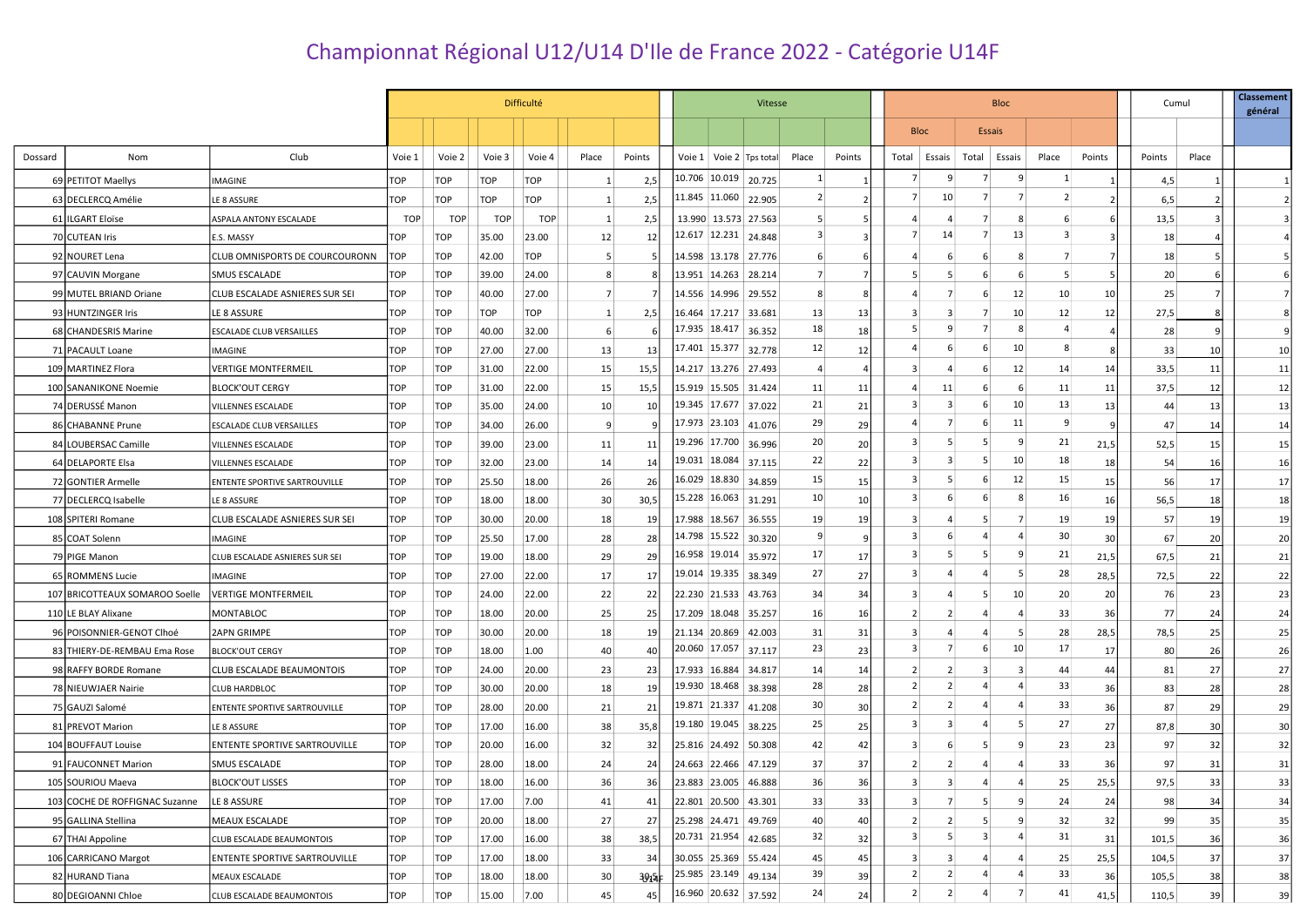## Championnat Régional U12/U14 D'Ile de France 2022 - Catégorie U14F

|         |                          |                                      |            |            |        | Difficulté |       |        | Vitesse |  |                                                      |    |                 |       |             | <b>Bloc</b>  | Cumul |        | <b>Classement</b><br>général |                 |                 |
|---------|--------------------------|--------------------------------------|------------|------------|--------|------------|-------|--------|---------|--|------------------------------------------------------|----|-----------------|-------|-------------|--------------|-------|--------|------------------------------|-----------------|-----------------|
|         |                          |                                      |            |            |        |            |       |        |         |  |                                                      |    |                 |       | <b>Bloc</b> | Essais       |       |        |                              |                 |                 |
| Dossard | Nom                      | Club                                 | Voie 1     | Voie 2     | Voie 3 | Voie 4     | Place | Points |         |  | Voie 1 Voie 2 Tps total Place                        |    | Points          | Total | Essais      | Total Essais | Place | Points | Points                       | Place           |                 |
|         | 101 MAUTE BREZE Youna    | <b>ENTENTE SPORTIVE SARTROUVILLE</b> | <b>TOP</b> | <b>TOP</b> | 17.00  | 18.00      | 33    | 34     |         |  | 25.404 24.577 49.981                                 | 41 | 41              |       |             |              | 33    | 36     | 111                          | 40              | 40 l            |
|         | 88 CATEL Alice           | <b>CLUB VERTICAL ERMONTOIS</b>       | <b>TOP</b> | <b>TOP</b> | 9.00   | 9.00       | 46    | 46     |         |  | $\left  23.718 \right  14.565 \left  38.283 \right $ | 26 | 26              |       |             |              | 40    | 40     | 112                          | 41              | 41              |
|         | 102 DONNET Juliette      | <b>IMONTABLOC</b>                    | <b>TOP</b> | <b>TOP</b> | 16.00  | 14.00      | 43    | 43     |         |  | 25.465 23.313 48.778                                 | 38 | 38              |       |             |              | 33    | 36     | 117                          | 42              | 42 <sub>1</sub> |
|         | 90 JEDAR Jeanne          | <b>ICLUB VERTICAL ERMONTOIS</b>      | <b>TOP</b> | 24.00      | 11.00  | 14.50      | 47    | 47     |         |  | 23.406 23.327 46.733                                 | 35 | 35 <sub>l</sub> |       |             |              | 41    | 41,5   | 123,5                        | 43 <sub>1</sub> | 43              |
|         | 76 DUPERRET BOUVIER Ines | <b>CLUB ESCALADE BEAUMONTOIS</b>     | <b>TOP</b> | <b>TOP</b> | 17.00  | 18.00      | 33    | 34     |         |  | $\left  26.187 \right  24.613 \left  50.800 \right $ | 43 | 43              |       |             |              |       | 47     | 124                          | 44              | 44              |
|         | 62 BECOUSE Aona          | <b>CLUB ESCALADE BEAUMONTOIS</b>     | <b>TOP</b> | <b>TOP</b> | 15.00  | 18.00      | 37    | 37     |         |  | $32.890$ 31.889 $.04.779$                            | 47 | 47              |       |             |              | 45    | 45,5   | 129,5                        | 45              | 45              |
|         | 66 PAOLI FAUCHÉ Circé    | <b>SURESNES ESCALADE</b>             | <b>TOP</b> | <b>TOP</b> | 14.00  | 16.00      | 42    | 42     |         |  | $30.248$ 30.913 :01.161                              | 46 | 46              |       |             |              | 43    | 43     | 131                          | 46              | 46              |
|         | 89 JOLY MARTIN Ambre     | <b>ICLUB ESCALADE BEAUMONTOIS</b>    | <b>TOP</b> | <b>TOP</b> | 15.00  | 9.00       | 44    |        |         |  | $26.411$ 28.835 55.246                               | 44 | 44              |       |             |              | 45    | 45,5   | 133,5                        | 47              | 47              |